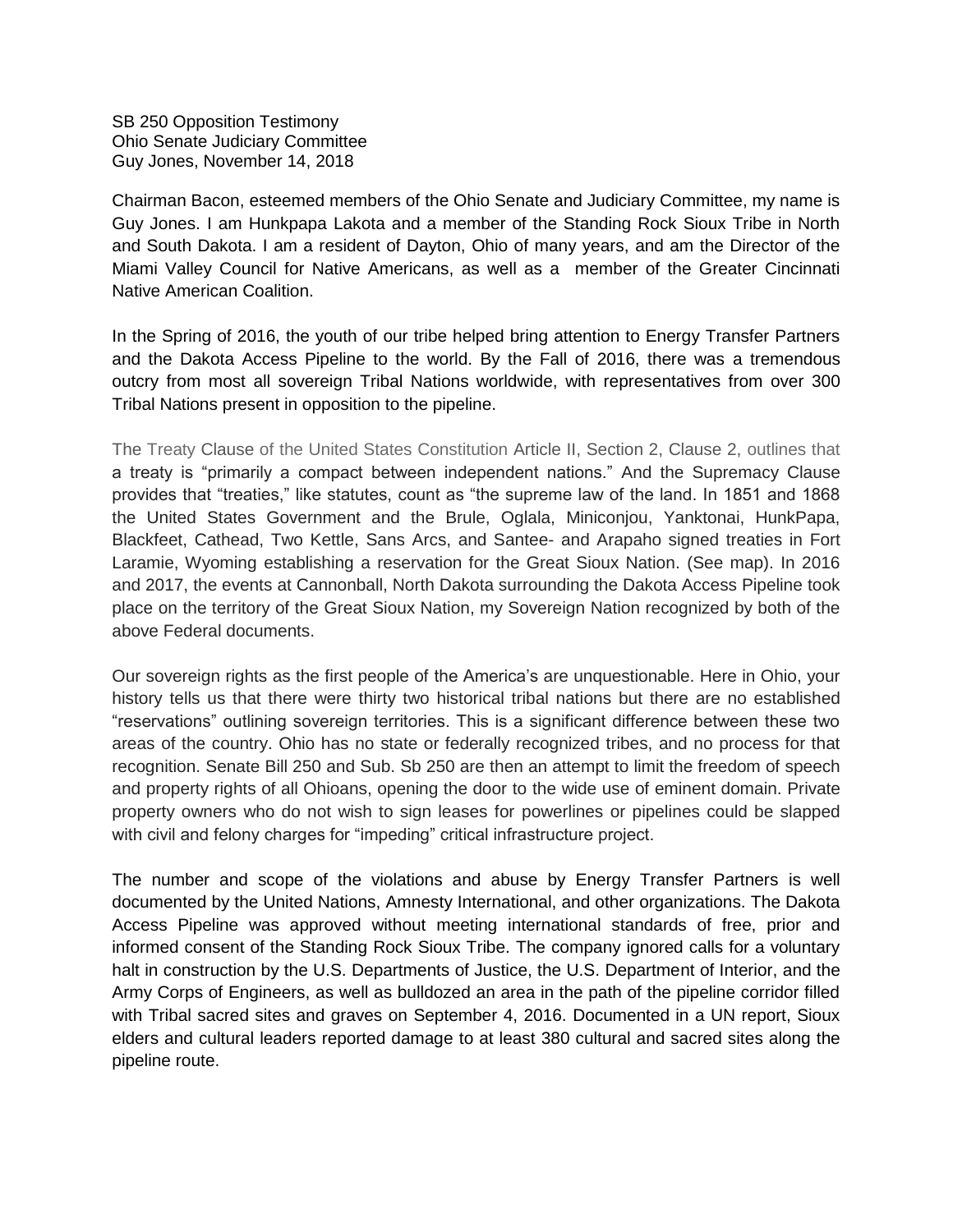The tools that were used to bring international attention to the violations that were occuring were live stream videos, including aerial videos recorded by drone cameras, and independent journalists and reporters. The journalists, reporters and drone operators subsequently were arrested, but eventually, all charges were dropped, as no laws were broken. The press didn't start taking an interest until early December of 2016. But had tribal members and journalists not documented these violations, the world would not have believed they happened. Because charges were dropped against reporters, journalists and drone operators, the water protectors were able to continue documenting the company's violations of the human rights and treaties of the Standing Rock Sioux Tribe and their supporters. However, Energy Transfer Partners learned from its mistakes.

According to sources, Energy Transfer Partners is a member of the American Legislative Exchange Council (ALEC). ALEC is a corporate bill mill. It's not just a lobby or front group, it is much more powerful than that. Thru ALEC, corporations hand state legislators their wishlists to benefit the bottom line. Corporations fund almost all of ALEC's operations. They pay for a seat in ALEC's task forces where corporate lobbyists and special interest representatives vote with elected officials to approve model bills.

In 2017, ALEC released a model bill called the Critical Infrastructure Protection Act. This is a template of all bills that have been introduced in at least five states in which Energy Transfer Partners has an interest in building future oil pipelines. These states include North Dakota, South Dakota, Iowa, Louisiana and now Ohio.

In addition to targeting activists, independent journalists and drone operators, and making the protesting of oil pipelines a felony, they have also endangered landowners. Due to the vague wording of this bill, the bill's language could be used to claim that landowners with proposed infrastructure projects on their property who fight the industry's claim of eminent domain are "impeding" their commercial interests.

SB 250 is not a necessary bill, it is only amending existing laws to add pipelines as critical infrastructure and increasing criminal charges from misdemeanors to felonies in an attempt to intimidate those who would question and stand in the way of Energy Transfer Partners or their interests. The concern goes beyond this bill. We are aware that by adjusting a few words of SB 250, a similar bill could be introduced and passed during the lame-duck session between November and January.

Not only is SB 250 or any similar bill unnecessary, but it is also corrupt at its core. My hope is that you will see through this thinly veiled attempt to deceive Ohio residents and property owners, and vote no on SB 250.